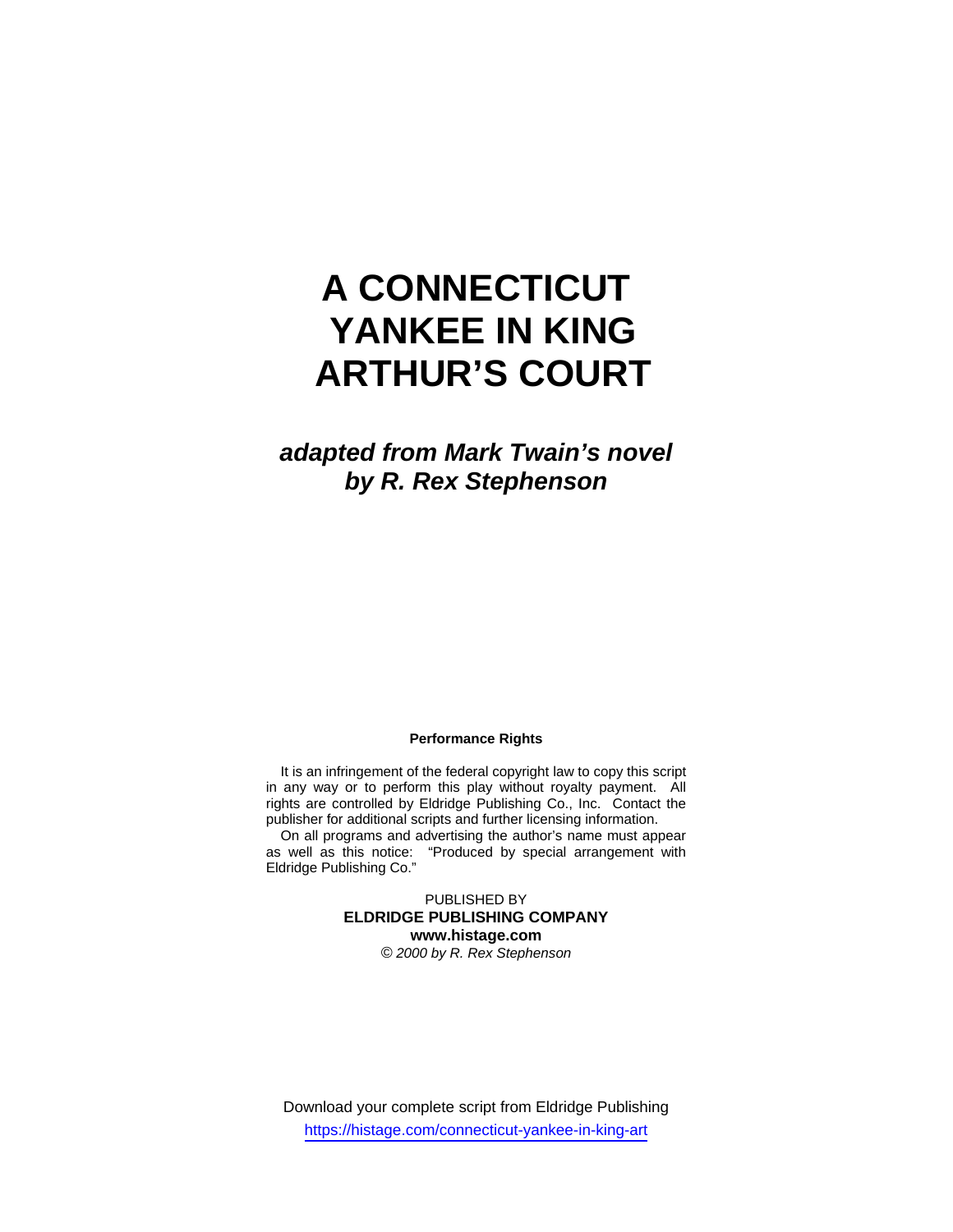### *A Connecticut Yankee in King Arthur's Court - 2 -*

# *Dedication: for Christie*

# **STORY OF THE PLAY**

**A Connecticut Yankee in King Arthur's Court** is a modernized version of Mark Twain's classic satire. Sir Boss, a computer wiz, is transported back in time to the age of King Arthur and his Knights of the Round Table. After proving his "magic" is more powerful than Merlin's, Sir Boss begins to modernize Camelot. The new TV station has Morgan La Faye as chief newscaster and Merlin as the "predictor" of the weather; the Knights of the Round Table form a basketball team, the Camelot Pacers, and everyone is getting e-mail. All goes well until King Arthur and Sir Boss, disguised as peasants, travel through Camelot so the King can see how the common people really live. Morgan and Merlin take this opportunity to create mischief by having the two sold into slavery. The rescue and return of Sir Boss climaxes the play, capturing Twain's humor, inventiveness and dark undercurrents as well.

## **PRODUCTION HISTORY**

A Connecticut Yankee in King Arthur's Court was first performed at the Blue Ridge Dinner Theatre on the campus of Ferrum College in July of 1998. The show was produced under an Equity Guest Artist's Contract featuring Hal Blankenship as Merlin. Joe Ray directed the production. In the fall of 1999, the play was produced by William Monroe High School under the direction of Joyce Sweet and Mary Beth McNulty.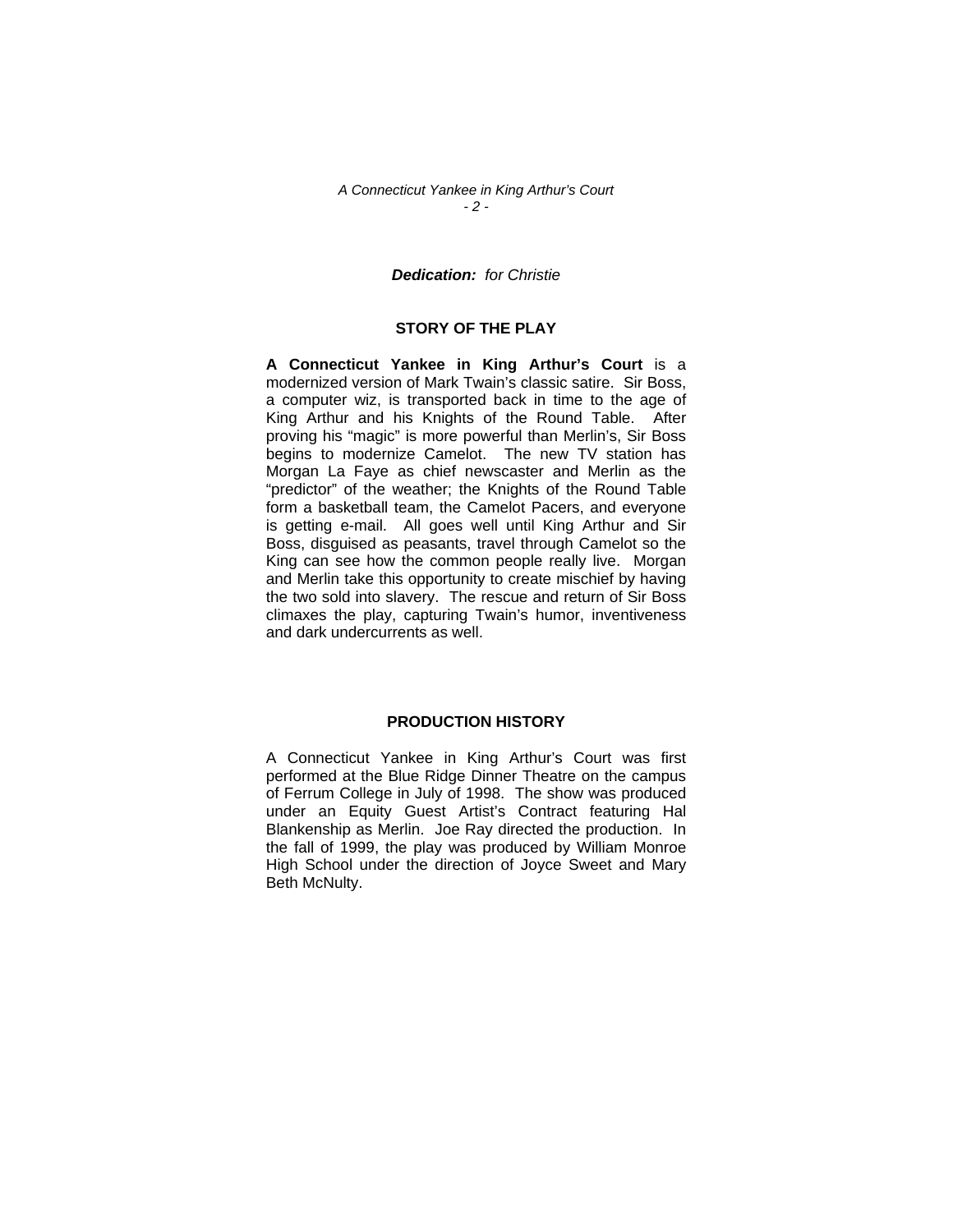*A Connecticut Yankee in King Arthur's Court - 3 -* 

# **CAST OF CHARACTERS**

*(flexible cast of 15, extras, doubling)* 

**SIR BOSS:** A computer expert from the 20th century cast into the 6th century. **SANDY:** A damsel in distress. **SIR LANCELOT:** A Knight of the Round Table. **KING ARTHUR:** The ruler of Camelot. **MERLIN:** A Magician. **MERLIN'S PAGE:** A young boy. **CLARENCE (CLARICE):** An educated young man (or woman). **GUARD \* PRIEST \* SIR KAY \*:** A knight. **MORGAN LA FAYE:** Arthur's sister and an evil sorceress. **JOHN \*:** An evil noble. **SIR DINADAN \*:** A knight. **SLAVE DEALER\* SLAVEDEALER'S PAGE ADDITIONAL ROLES:** TAILOR, PAGES, COURTIERS, NOBLES, CHILDREN, BASKETBALL PLAYERS, SLAVES, EXTRAS. \*

*\*These roles can all be doubled or tripled. Many of these roles can also be played by females; for example the priest, the slave dealer, the page etc.*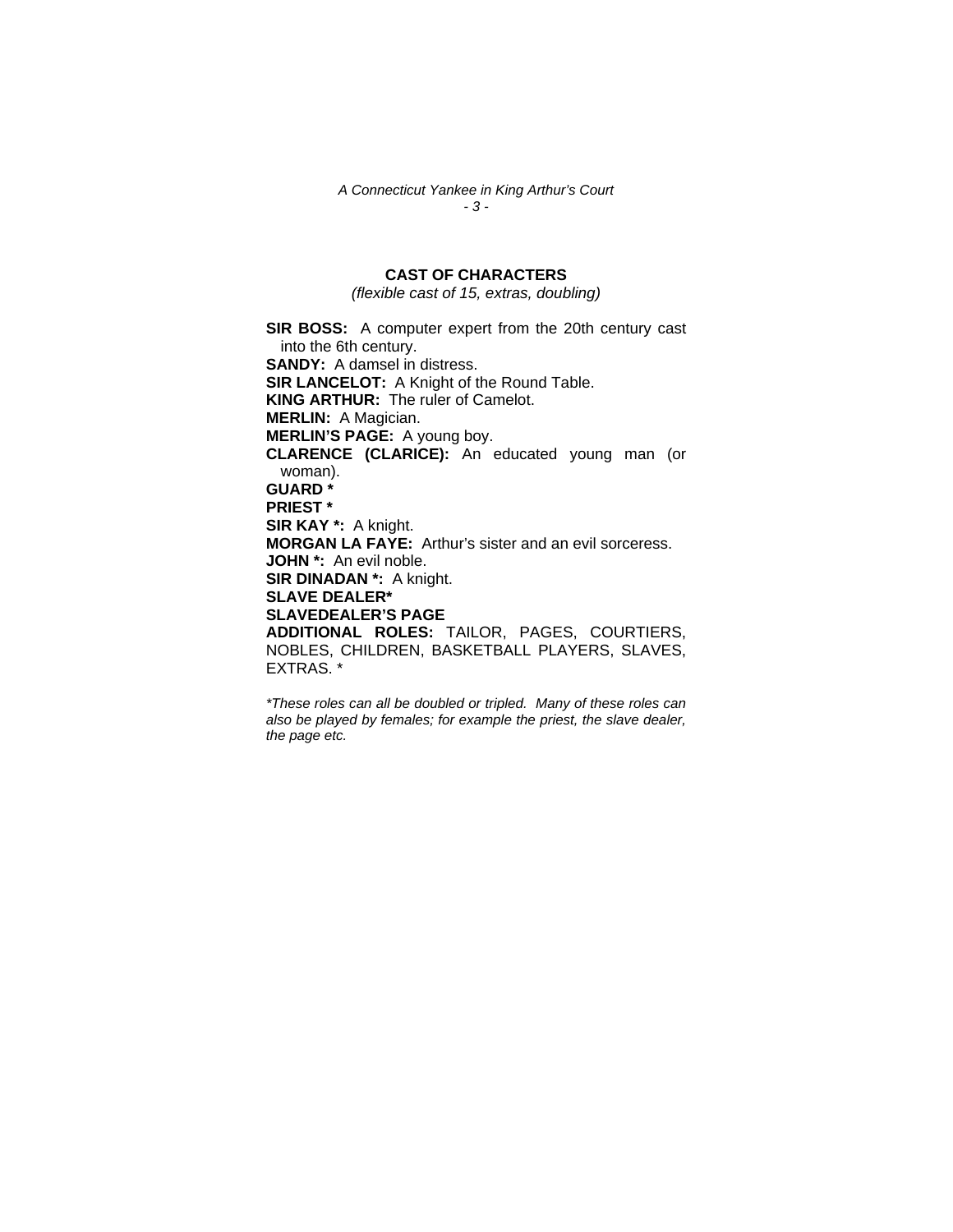*A Connecticut Yankee in King Arthur's Court - 4 -* 

#### **SETTING**

The play is performed against a black background; the only decorations are a large, colorful map of a part of England, showing the locations of Camelot and other places mentioned in the play, and two long red banners. The map hangs at center against the black curtains, and the banners hang to the left and right of it. Against the back "wall" is a platform four feet high at stage left, connected by steps to a longer platform two feet high running from center to stage right. Steps to the stage floor at center connect this lower platform. Two benches sit upstage against the higher platform. They stay here throughout the play, and move forward into different positions as needed. King Arthur's throne is brought in from offstage each time it is needed. In addition to an entrance left, across the platforms and steps to the stage floor at center, there are entrances stage right and stage left. During Sir Boss's narration the action should go on around him in semi-darkness with only a light or two to illuminate him.

#### **DIRECTOR'S NOTES**

The songs in the play are all Medieval or Elizabethan traditional tunes. Go to King Arthur's" is the British round entitled, " Go to Joan (John) Glover." "Sing We Now Merrily" is another traditional British round. "Morgana" is to the tune of "To Portsmouth," a round for four voices." The musical underscoring for the Camelot news should sound like any national news theme music. The music for the Morris Dance can be found in C. Sharpe's "The Morris Book." The text also provides easy-to-follow directions to stage the dance. The original production used # 11; however, the Sword Dance could be substituted for the Morris. "Ma'am, Hang Me A Man" is set to the tune of the traditional round in three parts, "Dame, Lend Me A Loaf." If the director should desire not to use live music there are recordings of British rounds and country dance tunes which can be used to provide links between scenes. There has also been a production which used songs by Elvis Presley to link some of the scenes.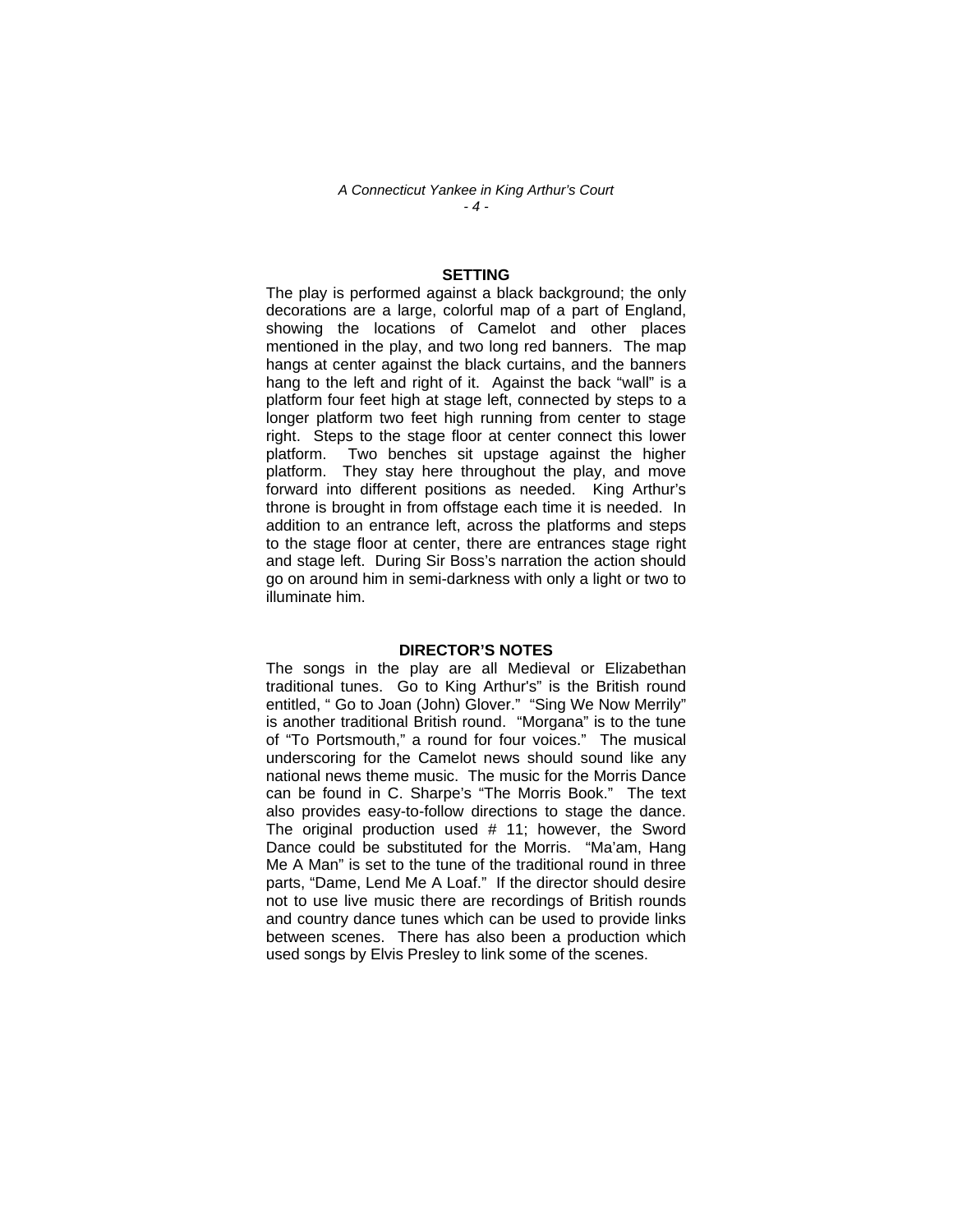#### *A Connecticut Yankee in King Arthur's Court - 5 -*

## **Act I**

*(After the HOUSE LIGHTS go out, there is darkness for a few seconds. Then there are FLASHES OF LIGHT and crashing SOUNDS of an explosion. The STAGE LIGHTS come on to reveal SIR BOSS on the highest platform in a crouching position, dazed and unsure of what has happened. SIR LANCELOT enters SL with his sword drawn; SANDY follows him. They stop SL, as he challenges Sir Boss.)* 

LANCELOT: Yield, sorcerer! Nay, I'll kill ye with my sword. *(HE raises his sword.)*

BOSS: *(As HE works his way down the steps to the stage floor.)* What nonsense is this, and whose masquerade party are you on your way to?

LANCELOT: Yield. Put away your magic *(HE is a bit afraid.)* or I'll run you through.

- BOSS: So, you're Sir Galahad, and this is a damsel in distress.
- LANCELOT: No, I am Sir Lancelot and this damsel is in disguise.

SANDY: Strange sir *(SHE crosses between SIR BOSS and SIR LANCELOT removing a veil*.*)* my name is Cassandra La Feinter of Cornwall.

- BOSS: Quite a handle. I'll just call you Sandy. Now, Lance–
- LANCELOT: Stay where thou art. My sword is stronger than your magic.

SANDY: Spare him, Sir Lancelot. Spare him. Me thinkest he's not a sorcerer. Let him join our party.

BOSS: Sandy, I would like to come to your party later. Right now I'm working on a computer and it blew up. *(HE is wandering away SR, looking for his computer.)* 

LANCELOT: Com-pu-ter?

BOSS: Yes. It was a Dell Computer 2000 – with Windows '98.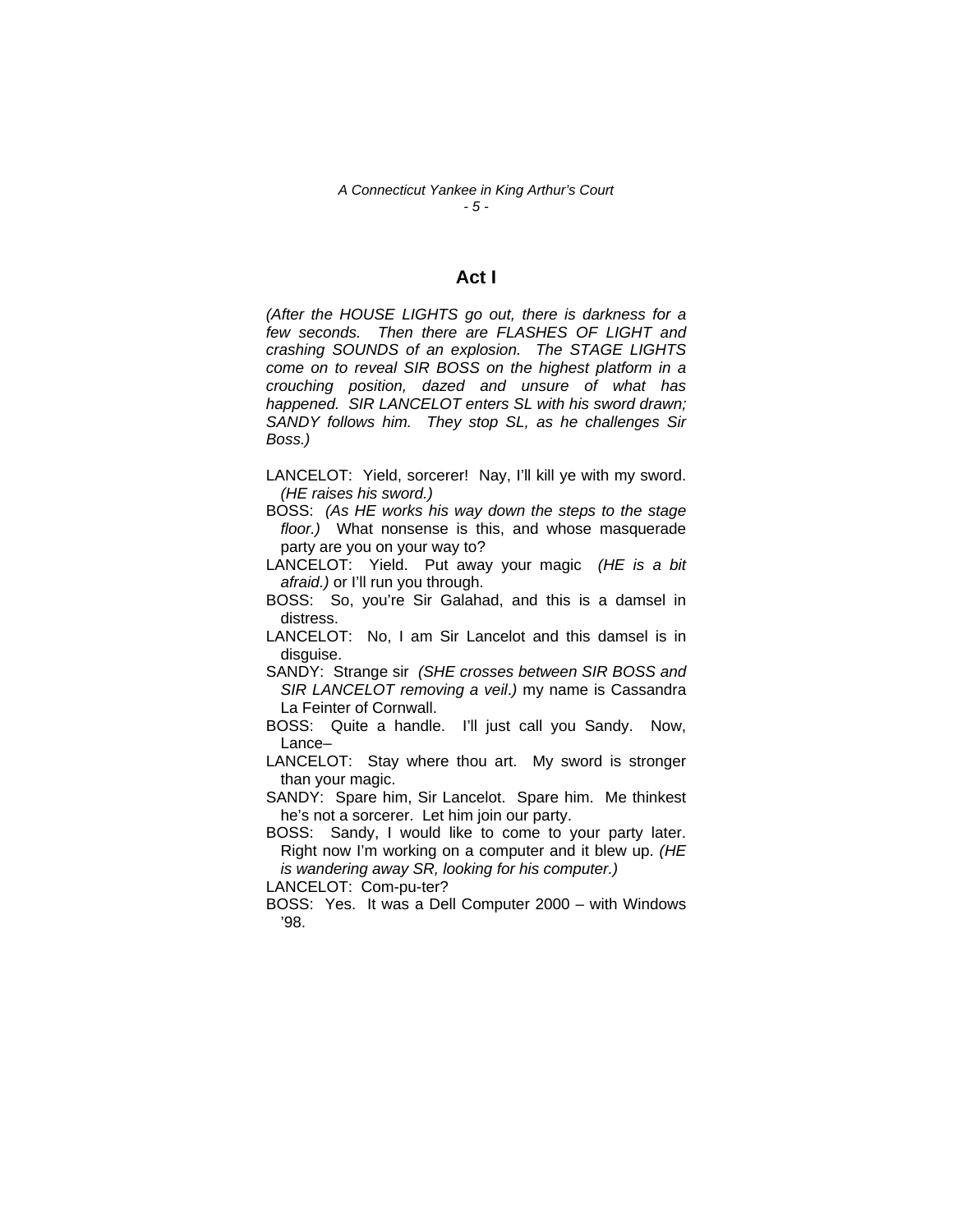#### *A Connecticut Yankee in King Arthur's Court - 6 -*

SANDY: Let us take this stranger to the King. He is a curiosity.

LANCELOT: Aye. That he is. But beware. By the look of his dress he must be a magician of some sort.

BOSS: *(UR of THEM.)* Are you both from an insane asylum? *(No answer.)* How far are we from Hartford?

LANCELOT: Never heard of the village of which you spake.

BOSS: *(Pointing out over the audience.)* There's a town over there. Is that Bridgeport?

LANCELOT: No. Camelot.

BOSS: Is that the name of the asylum?

*(LIGHTS go to black. SIR LANCELOT exits right. SANDY and SIR BOSS cross DR as a light comes up. During the following narration, KING ARTHUR'S throne is placed at center and the two benches are placed to the right and left of it. MUSIC for the song to come is played as King Arthur, MERLIN and his PAGE, the KNIGHTS OF THE ROUND TABLE, LADIES, and CHILDREN enter and take positions around the stage and on the benches. Sir Lancelot is in the SR area, Merlin and his Page are to the right of King Arthur.)* 

BOSS: After a journey of about an hour I was led into a great room with many costumed men and women present. There was music and a bit of dancing. It was all very … medieval.

*(MUSIC. ALL all sing the following song – twice in unison, three times as a round, and twice in unison, while the CHILDREN perform a simple dance.)* 

**SONG** *(Round.)* 

GO TO KING ARTHUR'S AND FEAST ON BROWN ALE. AND YOU AND I WILL IN THE MORNING TO DALE.